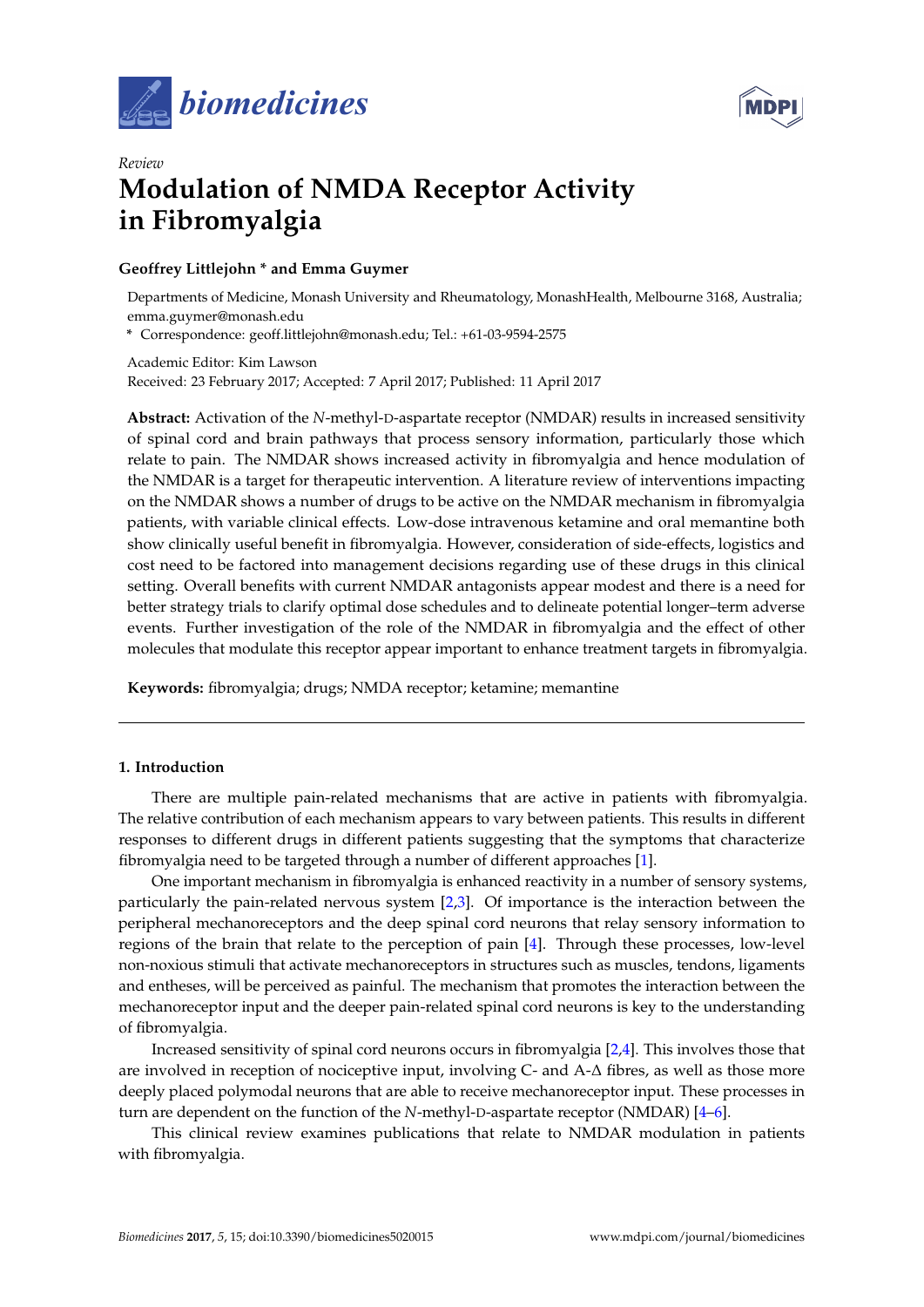#### **2. Methods**

We performed a search of PubMed using the following keywords in various combinations: "fibromyalgia, NMDA, ketamine, memantine, mechanisms, glutamate". We felt that PubMed would provide a comprehensive collection of studies on fibromyalgia. The bibliography of relevant identified papers was surveyed and information from abstracts and on-line sources was included as deemed relevant. We supplemented this information with that contained in the authors' own databases.

# **3. Results**

#### *3.1. NMDAR Function in Fibromyalgia*

Various imaging techniques have shown elevated glutamate levels in the brains of patients with fibromyalgia [\[7\]](#page-6-5). For instance, elevated glutamate (measured with glutamine) is seen in the posterior insula in fibromyalgia patients, with positive correlations with lower pain thresholds, a characteristic feature of fibromyalgia [\[8\]](#page-6-6). Further studies showed that depletion of glutamate levels by pregabalin predicted the subsequent analgesic response to this drug [\[9\]](#page-6-7). Additionally, brain spectroscopy studies have shown a strong correlation between high levels of glutamate in the posterior cingulate and pain in fibromyalgia [\[10\]](#page-7-0). As well as patients with fibromyalgia having increased glutamate in pain-related brain regions [\[11\]](#page-7-1) , there is also increased glutamate and glycine in cerebrospinal fluid in fibromyalgia patients [\[12\]](#page-7-2). Hence NMDA receptors in the spinal cord and brain of patients are exposed to increased levels of glutamate. Mechanisms that relate to descending control of spinal neuron function are abnormal in fibromyalgia and these changes may also interact with function of the NMDAR at the spinal cord level.

The amino acid glutamate, acting on two different groups of receptors (labeled ionotropic and metabotropic), is primarily involved in excitatory synaptic transmission in the brain and spinal cord. Ionotropic glutamate receptors are ligand-gated ion channels. They are divided into different receptor types based on their pharmacological properties. The key receptor sub-groups are GluA (AMPA, 2-amino-3-3-hydroxy-5-methyl-isoxazol-4-yl propanoic acid), GluD (δ), GluK (kainate), and the GluN (NMDA, *N*-Methyl-D-aspartic acid) [\[13\]](#page-7-3). The NMDAR (Figure [1\)](#page-2-0), named because the agonist molecule NMDA binds specifically to it and not to other glutamate receptors, plays a key role in neural plasticity as well as excitotoxicity [\[13,](#page-7-3)[14\]](#page-7-4). In its normal resting state the receptor is inactive and does not participate in synaptic modulation. This is because the ion channel is "plugged" by the binding of extracellular magnesium and zinc that impede the flow of cations through the channel [\[15\]](#page-7-5). The NMDAR is activated through the binding of the ligands glutamate and glycine (or D-serine) to different sites of the NMDAR. Cellular depolarization repels the magnesium and zinc ions from the channel allowing voltage dependent entry of sodium and small amounts of calcium into the cell and egress of potassium out of the cell. This process is primarily gated by ligand binding, but is also voltage dependent [\[13\]](#page-7-3). Thus an NMDAR that has glycine and glutamate bound to it and has an open channel to allow electrical signals to pass is deemed "activated". Adequate glycine is thought to be always present in the synaptic gap but glutamate levels relate to release from presynaptic terminals. Hence, activation of these receptors links to glutamate availability at the receptor level. The function, structure and distribution of NMDARs through the brain, spinal cord and peripheral tissues show considerable heterogeneity, with variation of subunits, including NR1 and NR2 [\[14](#page-7-4)[,16](#page-7-6)[,17\]](#page-7-7).

NMDAR antagonists that inhibit activation by agonists to the NMDAR fall into four categories. These comprise competitive antagonists, which bind to and block the binding site of either the neurotransmitter glutamate or that of glycine, noncompetitive antagonists, which inhibit NMDARs by binding to allosteric sites, and other antagonists, which block the ion channel by binding to a site within the channel [\[18\]](#page-7-8).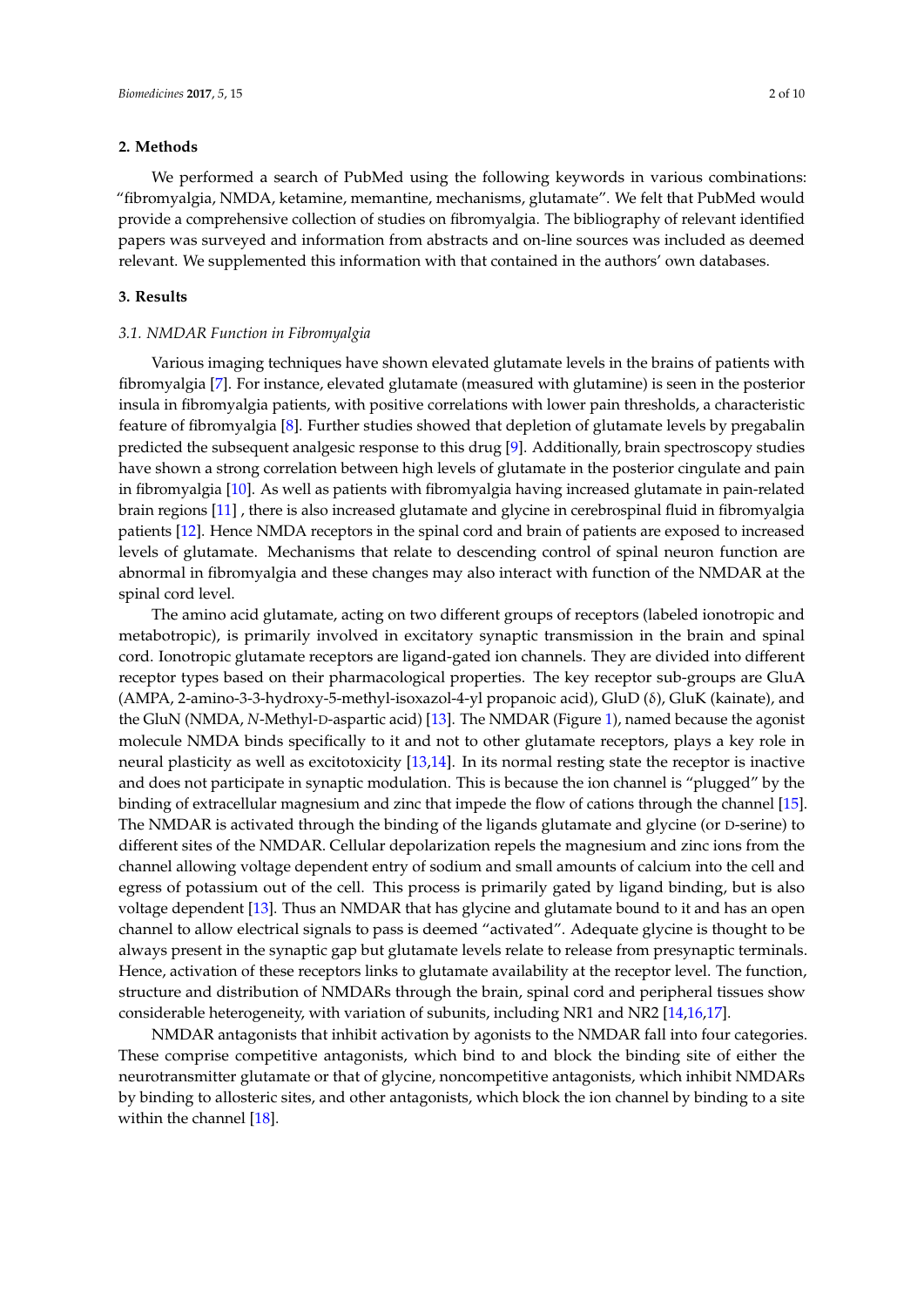<span id="page-2-0"></span>

 $Na<sup>+</sup>$  and  $Ca<sup>++</sup>$ 

**Figure 1.** Simplified diagram of activated *N*-methyl-D-aspartate receptor (NMDAR) showing sites **Figure 1.** Simplified diagram of activated *N*-methyl-D-aspartate receptor (NMDAR) showing sites where key molecules interact. where key molecules interact.

## *3.2. NMDAR Inhibitors 3.2. NMDAR Inhibitors*

# 3.2.1. Ketamine 3.2.1. Ketamine

Ketamine 2-(2-chlorophenyl)-2-(methylamino)-cyclohexanone) is a non-competitive NMDAR Ketamine 2-(2-chlorophenyl)-2-(methylamino)-cyclohexanone) is a non-competitive NMDAR antagonist. The *S* (+) stereo-isomer is the most potent NMDAR-antagonist in clinical use, and is 3–4 times that of the *R* (-) isomer. Ketamine binds to an intrachannel site and decreases channel opening time [\[19\]](#page-7-9). Ketamine also acts on opioid, non-NMDA glutamate and muscarinic cholinergic receptors, and facilitates GABA signaling, and has local anesthetic properties. Ketamine is bound with affinity to agonist sites on high-affinity dopamine D2 receptors than to NMDARs [20]. Thus the greater affinity to agonist sites on high-affinity dopamine D2 receptors than to NMDARs [\[20\]](#page-7-10). Thus the clinical effects of ketamine may relate to a number of actions and not just those on the NMDAR [21]. clinical effects of ketamine may relate to a number of actions and not just those on the NMDAR [\[21\]](#page-7-11). The common side-effects of nausea, headache, dizziness and confusion relate to the various actions The common side-effects of nausea, headache, dizziness and confusion relate to the various actions of ketamine. Ketamine also has significant psychomimetic effects that influence its clinical utility [\[15,](#page-7-5)[22\]](#page-7-12).

While ketamine has been widely used in the management of a number of chronic pain disorders [\[23\]](#page-7-13) there are few studies showing long term benefit [\[22\]](#page-7-12). Ketamine has been shown to be effective in severe major depressive disorder which may be present in some patients with  $s$  fibromyalgia [\[24\]](#page-7-14).

The clinical effects of ketamine have been evaluated in a small sample of patients with The clinical effects of ketamine have been evaluated in a small sample of patients with fibromyalgia. A double-blind study of 11 female patients with fibromyalgia given low-dose ketamine fibromyalgia. A double-blind study of 11 female patients with fibromyalgia given low-dose ketamine infusions (0.3 mg/kg) or sodium chloride (placebo) at different times over a period of 0 to 10 min in random cross-over design evaluated a number of relevant outcome measures [25]. Pain intensity a random cross-over design evaluated a number of relevant outcome measures [\[25\]](#page-7-15). Pain intensity change of <50% was labeled as placebo response. One patient was a placebo responder, 8 were deemed ketamine responders and 2 non-responders. There was a significant reduction in pain intensity  $($ >50%) with the ketamine infusion compared to the saline infusion during ( $p < 0.05$ ) and 20–80 min after the test period ( $p < 0.01$ ). There was a decrease in tenderness ( $p < 0.02$ ) and increased endurance ( $p < 0.02$ ). The change in pain threshold and pain tolerance at tender points (<0.02 and <0.0001 respectively)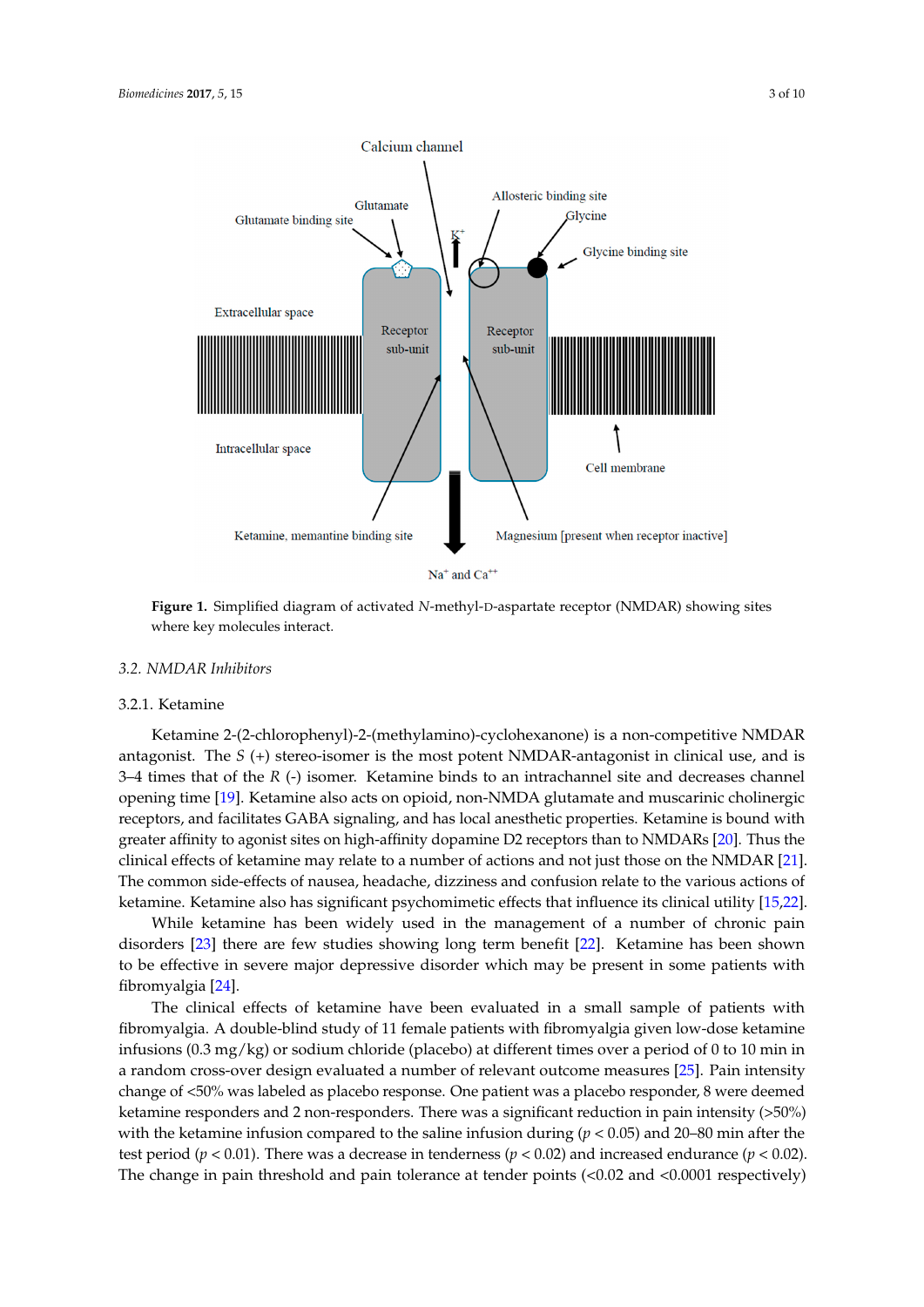and control points (<0.03 and <0.02 respectively) were each significant. Six of the 8 responders had reduction in pain for 2 to 7 days. In addition to the 11 ketamine-infused patients, 9 other patients were treated with morphine and compared to saline (no significant change in the above outcomes) and 11 other patients were treated with lidocaine and compared to saline (pain decrease during and after for short time after the infusion,  $p < 0.05$ ).

These studies were extended, using saline, lidocaine, morphine and ketamine, in a total of 18 patients [\[26\]](#page-7-16). Thirteen patients responded to one or several of the drugs; 2 were placebo responders to all 4 infusions, and 3 patients did not respond to any infusion. Seven of the responders had pain reduction for 1 to 5 days. The 8 responders to ketamine significantly improved Fibromyalgia Impact Questionnaire (FIQ) scores. Blood drug levels were the same in responders and non-responders.

A third study using similar methodology identified 17 of 29 fibromyalgia patients as responders to ketamine [\[27\]](#page-7-17). Thus, of 58 patients with fibromyalgia in the above 3 studies, 33 (57%) responded to low dose ketamine (0.3 mg/kg) infusion, as defined by a reduction of pain by 50% or more [\[28\]](#page-7-18).

A subsequent study assessed the effect of either placebo or ketamine on pain induced by intramuscular infusion of hypertonic saline in patients with fibromyalgia who had previously been defined as ketamine responders. These studies showed significant parallel reduction in pain intensity, temporal summation, allodynia and area of referred pain in those given the NMDAR-antagonist ketamine compared to those given placebo [\[27\]](#page-7-17).

Taken as a whole, these described studies imply that NMDAR activation significantly contributes to the pathophysiology of the pain of fibromyalgia. However, the short time period of observation in these studies in a chronic pain condition such as fibromyalgia limits the clinical usefulness of this data.

A double-blind placebo controlled trial in 24 fibromyalgia patients examined durability of response to ketamine by comparing a single infusion of low dose (0.5 mg/kg) *S*-ketamine to an infusion of 5 mg midazolam, each over 30 min [\[29\]](#page-7-19). This showed that the initial significant pain reduction by ketamine, compared to midazolam, waned quickly in parallel with the pharmacokinetics of ketamine. There was no difference between *S*-ketamine treated patients and midazolam treated patients at 2.5 h after the infusion or during the 8-week follow-up time period. Psychomimetic side effects were mild to moderate and similar between groups. The *S*-ketamine provided a dose that was 2.5 times higher than the racemic ketamine used in the studies of Sorenson [\[26\]](#page-7-16) and Graven-Nielsen [\[27\]](#page-7-17) but the duration of effect was similar suggesting that the duration of infusion may be a critical factor in achieving durable and clinically meaningful pain reduction.

Complex regional pain syndrome (CRPS) shares many pathophysiological features with fibromyalgia [\[30\]](#page-7-20), including response to ketamine. In a study of 60 patients with CRPS 4 days of continuous low-dose (up to mean of  $22 \text{ mg/h}/70 \text{ kg}$ ) ketamine infusion resulted in clinically relevant pain reduction in the ketamine treated group, compared to the placebo treated group, lasting for 11 weeks [\[31\]](#page-8-0). The effect was not influenced by duration of CRPS but the pain relief was not accompanied by improved functional status.

Anecdotal contemporary use of intravenous ketamine for the pain of fibromyalgia generally involves doses that are higher, of longer duration and of greater frequency than in the initial clinical studies. For instance, the dose may start at 200 mg over 4 h on day 1, 600 mg over 4 h on day 2, and 800 mg over 4 h on day 3, 4 and 5, with a booster of 800 mg over 4 h on each of two days some two weeks later [\[32\]](#page-8-1). The dose escalation is tempered by possible side effects. Diazepam and ondansetron are often given at the time of infusion to minimize common side effects of agitation and nausea. Psychomimetic effects may moderate the dosing schedule.

There are no randomized controlled studies of this higher dose and longer duration use of ketamine in fibromyalgia.

The use of oral ketamine for treatment of fibromyalgia has not been widely studied, however one study reported clinically meaningful responses (>50% pain reduction) in a small number of patients [\[33\]](#page-8-2). If effective the oral ketamine was usually continued for 3 months as the adverse effects of long-term use of ketamine were considered to be unclear [\[33\]](#page-8-2). The mean effective dose in the whole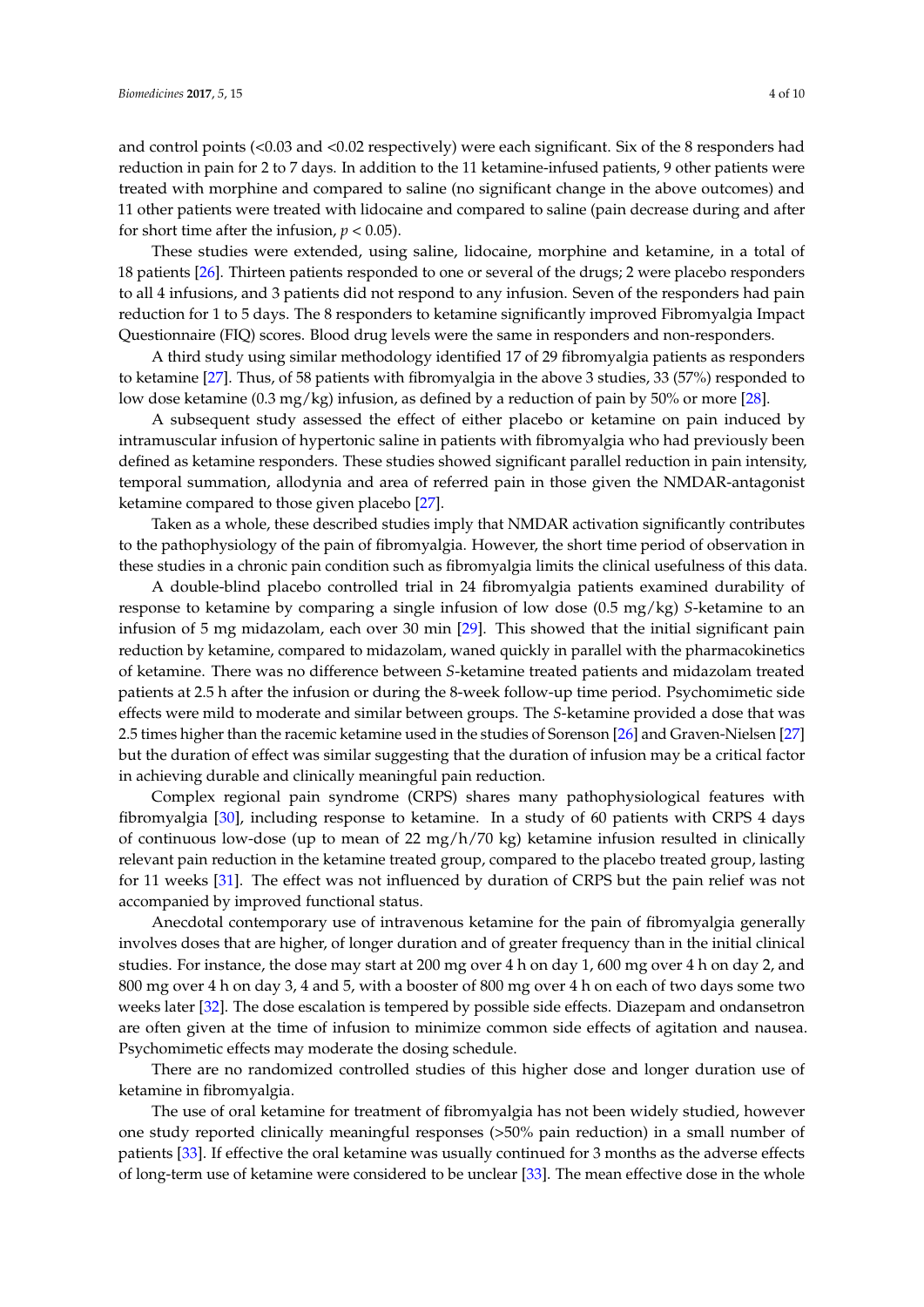study group (which included the fibromyalgia patients) was 2mg/kg after titration. Adverse events were generally mild and resulted in drug cessation in only a small number of patients. It has been noted that the oral route is associated with fewer side effects than the parenteral route [\[34](#page-8-3)[,35\]](#page-8-4). It is noted that when administered orally, a metabolite of ketamine can contribute to its actions [\[19\]](#page-7-9).

Special issues arise regarding recreational use of this drug and these need to be considered when planning future studies in fibromyalgia and other pain disorders [\[36\]](#page-8-5).

#### 3.2.2. Dextromethorphan

Dextromethorphan is often present in over-the-counter cough medications and has mild NMDAR non-competitive channel blocking actions [\[37\]](#page-8-6).

The response to an intravenous low-dose  $(0.1 \text{ mg/kg})$  ketamine infusion in 34 patients with fibromyalgia predicted the subsequent response to the oral NMDAR-antagonist dextromethorphan (mean dose in responders 160 mg/day), although 56% of patients responded to neither drug [\[38\]](#page-8-7). The value for a positive response to the intravenous ketamine test was established at 67% pain relief, and a positive response to the dextromethorphan treatment was defined as a 50% reduction at 4–6 weeks after treatment was commenced. The degree of correlation between pain relief with ketamine and dextromethorphan was highly significant  $(p < 0.001)$ . There was a statistically significant association between the occurrences of side effects in each group. Ketamine side effects included dizziness, confusion, euphoria or a combination of these. Dextromethorphan related side effects included dizziness and sedation.

In a study of fibromyalgia patients compared to healthy controls, there was a similar response to the NMDAR antagonist dextromethorphan when assessed using the effects of temporal summation of dorsal horn neuronal responses, which reflects nociception-dependent central sensitization [\[6\]](#page-6-4). This suggests that NMDAR-related pain mechanisms may be dominant or responsive to modulation in only a sub-set of patients with fibromyalgia, which is consistent with the clinical observations with various NMDAR-antagonists.

## 3.2.3. Memantine

Memantine is a non-competitive blocker of the NMDAR channel that leads to reduction of glutamate and prevents entry of excess calcium [\[39\]](#page-8-8). It dissociates from the channel and thus decreases pathological activity of the NMDAR without changing normal synaptic function [\[39\]](#page-8-8). Memantine has a low side-effect profile and can be used over a prolonged period of time [\[40\]](#page-8-9). It has been effective in complex regional pain syndrome [\[41\]](#page-8-10), a condition that shares many pathophysiological features with fibromyalgia [\[30\]](#page-7-20).

A randomised, double-blind study in 63 patients with fibromyalgia compared memantine (titrated up to 20 mg/day over one month) with placebo over a 6-month period [\[40\]](#page-8-9). Compared to placebo there was a significant reduction in pain and increase in pain threshold, and improvement in global function, mood and quality of life. Compared to placebo, and using decrease in pain intensity of 50% as the end-point, the absolute risk reduction was 16% and the number needed to treat to achieve that end-point was 6.2. Dizziness and headache occurred in a minority.

In an associated study, it was shown that patients treated with memantine showed significant changes in brain glutamate-related metabolites compared to placebo-treated patients [\[42\]](#page-8-11). There was a correlation between choline levels and the FIQ score in the posterior insula.

Table [1](#page-5-0) summarizes the doses used and side-effects noted from the reported use of ketamine, dextromethorphan and memantine in fibromyalgia.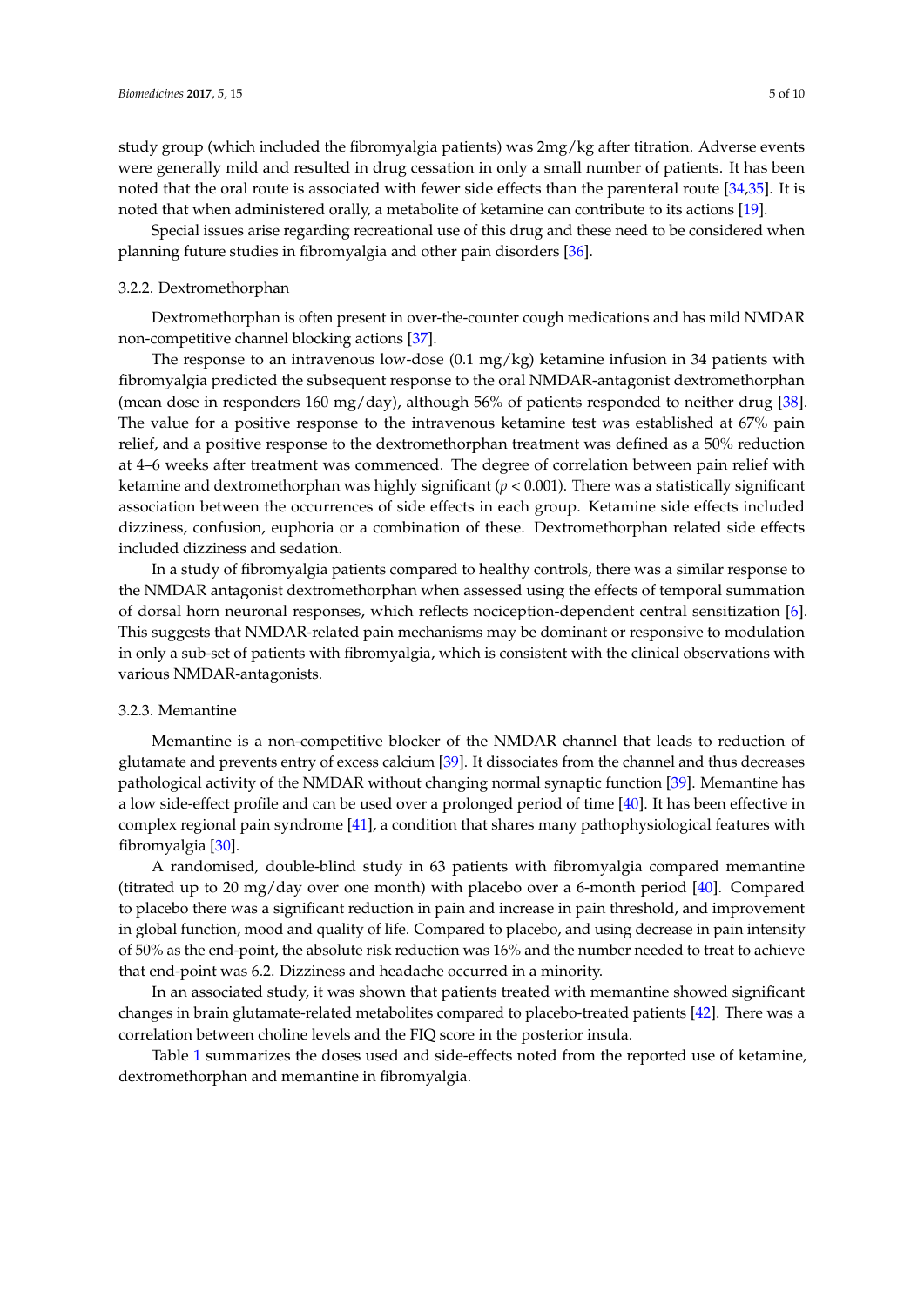<span id="page-5-0"></span>

| Drug             | <b>Analgesic Dose</b>                                                                              | <b>Side Effects</b>                                                           | Comment                                                                     |
|------------------|----------------------------------------------------------------------------------------------------|-------------------------------------------------------------------------------|-----------------------------------------------------------------------------|
| Ketamine         | Oral: $2 \frac{\text{mg}}{\text{kg}}$ IV:<br>0.2-0.75 mg/kg Continuous<br>infusion: 2-7 mcg/kg/min | Psychomimetic-hallucinations,<br>confusion, sedation,<br>irrational behaviour | No studies of higher<br>dose, longer duration<br>regimens limit use.        |
| Dextromethorphan | Oral: 45-400 mg/day                                                                                | Drowsy, dizzy, anxiety,<br>confusion                                          | Few clinically useful<br>studies, anecdotal use<br>suggests limited effect. |
| Memantine        | Oral: 10-30 mg/day                                                                                 | Hypertension, dizzy, drowsy,<br>nausea, anxiety,<br>hallucinations            | Further studies may<br>show this drug to be<br>clinically useful.           |

| Table 1. Selected NMDAR antagonists that have been used in the treatment of fibromyalgia. |  |  |  |
|-------------------------------------------------------------------------------------------|--|--|--|
|-------------------------------------------------------------------------------------------|--|--|--|

## 3.2.4. Amantadine

Amantadine is a weak non-competitive NMDAR channel blocker [\[43\]](#page-8-12) that has shown variable results in neuropathic pain [\[44\]](#page-8-13) but has not been studied in fibromyalgia. Amantadine, usually taken orally at 100 to 200 mg per day, produces hypotension, dizziness, agitation, confusion and hallucinations. Anecdotal use suggests limited benefit in fibromyalgia.

#### 3.2.5. Methadone

Methadone is a  $\mu$ -opioid receptor agonist that also has NMDAR antagonist activity [\[45\]](#page-8-14). It is used in opioid withdrawal programs. It has not been studied in fibromyalgia but it has been shown to have effect in patients with neuropathic pain. In a small uncontrolled observational study of 18 patients with neuropathic pain a mean stable dose of 15 mg per day associated with a significant reduction in mean pain levels (VAS +/− SD of 7.7+/− 1.5 to 1.4+/− 1.7, *p* < 0.0001), and 70 percent had complete resolution of mechanical allodynia [\[46\]](#page-8-15). It is noted that the dextrorotatory form (d-methadone) acts as a NMDAR antagonist without opioid activity.

There is little role for the use of pure opioids in fibromyalgia as intrinsic brain opioid activity is already optimized and this, together with the significant medical issues associated with long-term opioid use, limits consideration of the usual form of this drug for its NMDAR antagonist properties in fibromyalgia [\[47\]](#page-8-16). This drug should only be considered in special circumstances in fibromyalgia, for instance as part of an opioid withdrawal program.

#### 3.2.6. Guaifesin

Guaifesin, a drug with expectorant properties, may also have NMDAR antagonist actions [\[48\]](#page-8-17). However, a trial comparing the use of guaifesin to placebo in two groups of 20 patients with fibromyalgia over a 12–month observational period showed no difference in outcomes [\[49\]](#page-8-18).

#### *3.3. Drugs with Indirect Effect on NMDAR Function*

A number of drugs used in the management of fibromyalgia, such as different antidepressants, likely have an indirect effect on NMDAR function through reduction of the NMDAR ligands glutamate and aspartate [\[50](#page-8-19)[,51\]](#page-9-0). Glutamate reduction in relevant pain-related brain regions in fibromyalgia patients is seen with pregabalin [\[9,](#page-6-7)[52\]](#page-9-1), with beneficial clinical effects likely to involve changes in NMDAR function in brain and spinal cord due to less synaptic glutamate being available to facilitate receptor activation. Pregabalin also decreases synaptic substance P and noradrenaline, and has other central effects relevant to fibromyalgia management, including improvement in sleep quality and anxiety [\[53\]](#page-9-2). The clinical effects of these drugs in fibromyalgia are not the main subjects of this review.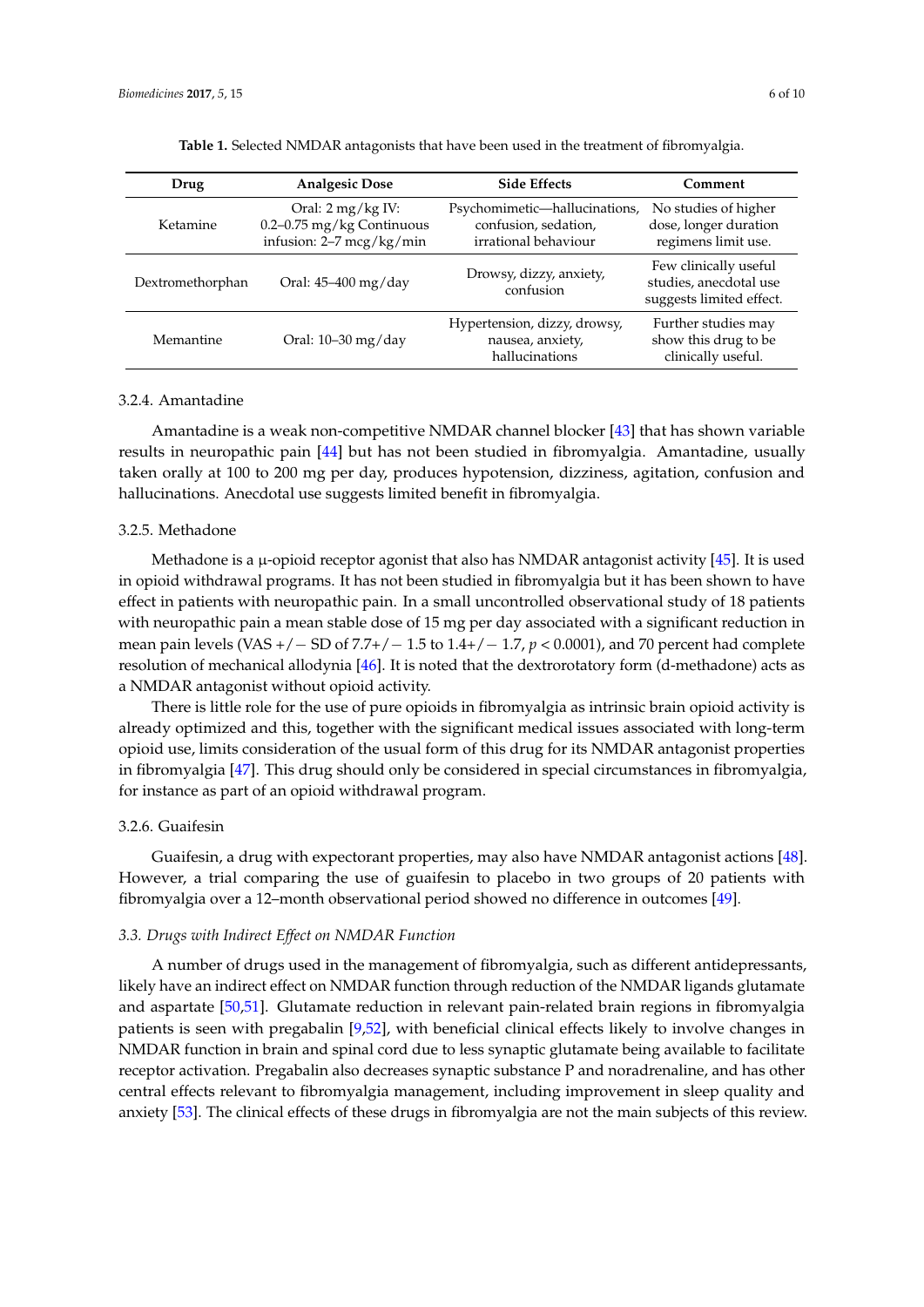#### *3.4. Non-Pharmacological Approaches*

Dietary modification of foods high in glutamate has been trialed in fibromyalgia. One study showed that 4 weeks of exclusion of monosodium glutamate (MSG), aspartame, and other excitotoxins, resulted in over 30% improvement in fibromyalgia symptoms in 84% of those who completed the diet [\[54\]](#page-9-3). When active MSG was added back in the diet, there was a return of fibromyalgia symptoms in a significant proportion of patients compared to an inactive placebo. This suggests that dietary glutamate may modulate fibromyalgia symptoms in some patients.

#### *3.5. NMDA Antagonists in Fibromyalgia Management Guidelines*

Drugs that are active against NMDARs are either not mentioned or not recommended in a number of evidence-based guidelines and reviews for management of fibromyalgia [\[55](#page-9-4)[–57\]](#page-9-5). Some guidelines indicate the unproven potential of targeting the NMDAR in fibromyalgia [\[58\]](#page-9-6).

## **4. Conclusions**

The NMDAR plays a prominent role in the pathophysiology of fibromyalgia. A number of drugs that target and down-regulate this structure cause a reduction of fibromyalgia-related symptoms. While this review provides evidence for the participation of NMDARs in the mechanism of fibromyalgia, it also highlights limitations in methodology of the identified studies. These are characterized by several short duration studies in a condition that is usually long-standing. Additionally, there are few studies examining different doses of NMDAR antagonists and none assessing combinations with drugs of different classes. Further study of currently available NMDAR antagonist drugs and assessment of new drugs in this class is warranted.

**Acknowledgments:** There were no funding sources for this review. No funds were received for covering the costs to publish in open access.

**Author Contributions:** Both Geoffrey Littlejohn and Emma Guymer contributed to the review.

**Conflicts of Interest:** The authors declare no conflict of interest.

## **References**

- <span id="page-6-0"></span>1. Lawson, K. Potential drug therapies for the treatment of fibromyalgia. *Expert Opin. Investig. Drugs* **2016**, *25*, 1071–1081. [\[CrossRef\]](http://dx.doi.org/10.1080/13543784.2016.1197906) [\[PubMed\]](http://www.ncbi.nlm.nih.gov/pubmed/27269389)
- <span id="page-6-1"></span>2. Woolf, C.J. Central sensitization: Implications for the diagnosis and treatment of pain. *Pain* **2011**, *152*, S2–S15. [\[CrossRef\]](http://dx.doi.org/10.1016/j.pain.2010.09.030) [\[PubMed\]](http://www.ncbi.nlm.nih.gov/pubmed/20961685)
- <span id="page-6-2"></span>3. Yunus, M.B. Editorial review: An update on central sensitivity syndromes and the issues of nosology and psychobiology. *Curr. Rheumatol. Rev.* **2015**, *11*, 70–85. [\[CrossRef\]](http://dx.doi.org/10.2174/157339711102150702112236) [\[PubMed\]](http://www.ncbi.nlm.nih.gov/pubmed/26138918)
- <span id="page-6-3"></span>4. Kuner, R.; Flor, H. Structural plasticity and reorganisation in chronic pain. *Nat. Rev. Neurosci.* **2016**, *18*, 20–30. [\[CrossRef\]](http://dx.doi.org/10.1038/nrn.2016.162) [\[PubMed\]](http://www.ncbi.nlm.nih.gov/pubmed/27974843)
- 5. Dickenson, A.H.; Sullivan, A.F. NMDA receptors and central hyperalgesic states. *Pain* **1991**, *46*, 344–346. [\[CrossRef\]](http://dx.doi.org/10.1016/0304-3959(91)90118-H)
- <span id="page-6-4"></span>6. Staud, R.; Vierck, C.J.; Robinson, M.E.; Price, D.D. Effects of the *N*-methyl-D-aspartate receptor antagonist dextromethorphan on temporal summation of pain are similar in fibromyalgia patients and normal control subjects. *J. Pain* **2005**, *6*, 323–332. [\[CrossRef\]](http://dx.doi.org/10.1016/j.jpain.2005.01.357) [\[PubMed\]](http://www.ncbi.nlm.nih.gov/pubmed/15890634)
- <span id="page-6-5"></span>7. Harris, R.E. Elevated excitatory neurotransmitter levels in the fibromyalgia brain. *Arthritis Res. Ther.* **2010**, *12*, 141. [\[CrossRef\]](http://dx.doi.org/10.1186/ar3136) [\[PubMed\]](http://www.ncbi.nlm.nih.gov/pubmed/20959024)
- <span id="page-6-6"></span>8. Harris, R.E.; Sundgren, P.C.; Craig, A.D.; Kirshenbaum, E.; Sen, A.; Napadow, V.; Clauw, D.J. Elevated insular glutamate in fibromyalgia is associated with experimental pain. *Arthritis Rheum.* **2009**, *60*, 3146–3152. [\[CrossRef\]](http://dx.doi.org/10.1002/art.24849) [\[PubMed\]](http://www.ncbi.nlm.nih.gov/pubmed/19790053)
- <span id="page-6-7"></span>9. Harris, R.E.; Napadow, V.; Huggins, J.P.; Pauer, L.; Kim, J.; Hampson, J.; Sundgren, P.C.; Foerster, B.; Petrou, M.; Schmidt-Wilcke, T.; et al. Pregabalin rectifies aberrant brain chemistry, connectivity, and functional response in chronic pain patients. *Anesthesiology* **2013**, *119*, 1453–1464. [\[CrossRef\]](http://dx.doi.org/10.1097/ALN.0000000000000017) [\[PubMed\]](http://www.ncbi.nlm.nih.gov/pubmed/24343290)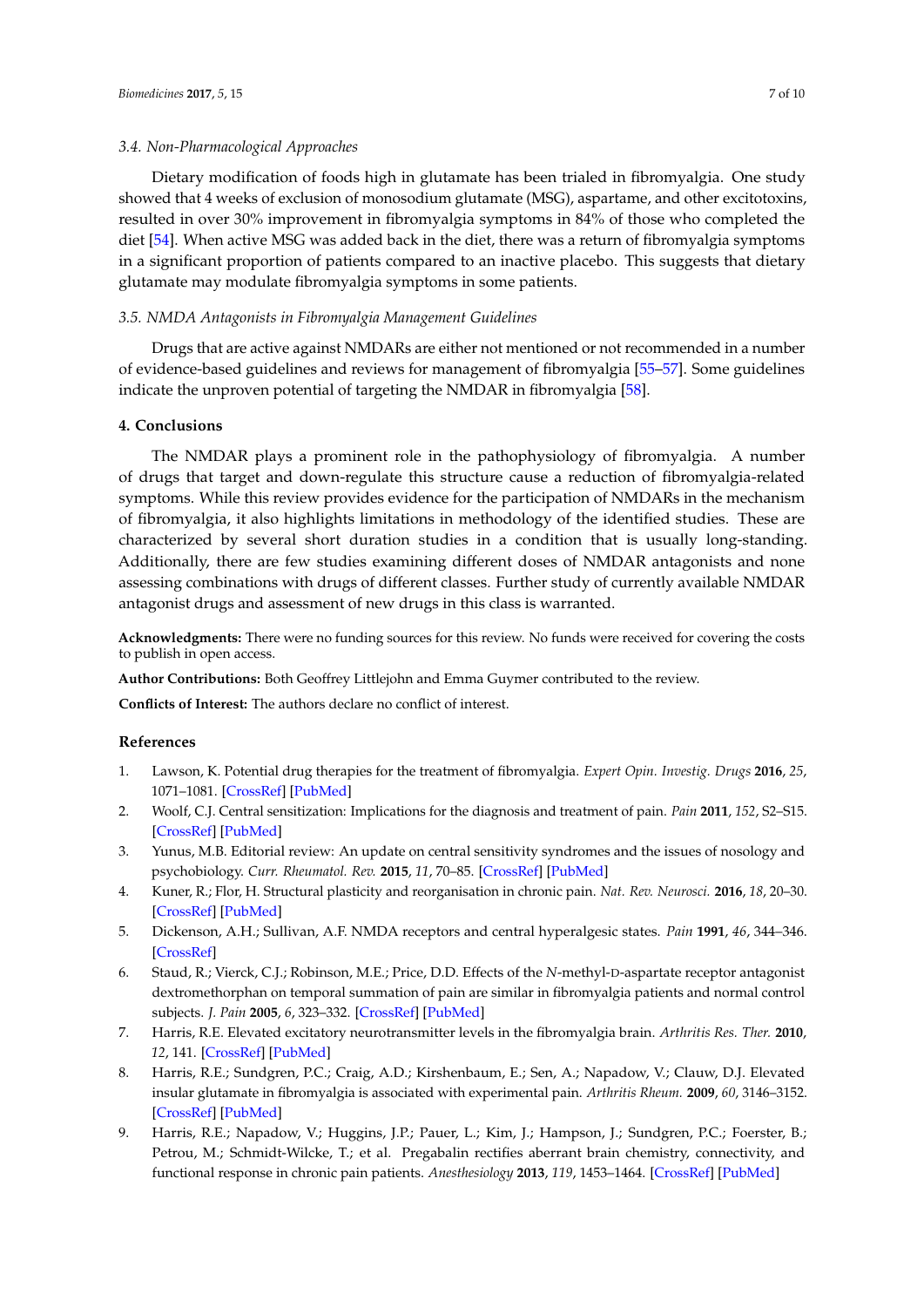- <span id="page-7-0"></span>10. Fayed, N.; Garcia-Campayo, J.; Magallon, R.; Andres-Bergareche, H.; Luciano, J.V.; Andres, E.; Beltran, J. Localized 1h-NMR spectroscopy in patients with fibromyalgia: A controlled study of changes in cerebral glutamate/glutamine, inositol, choline, and n-acetylaspartate. *Arthritis Res. Ther.* **2010**, *12*, R134. [\[CrossRef\]](http://dx.doi.org/10.1186/ar3072) [\[PubMed\]](http://www.ncbi.nlm.nih.gov/pubmed/20609227)
- <span id="page-7-1"></span>11. Pyke, T.; Osmotherly, P.G.; Baines, S. Measuring glutamate levels in the brains of fibromyalgia patients and a potential role for glutamate in the pathophysiology of fibromyalgia symptoms: A systematic review. *Clin. J. Pain* **2016**. [\[CrossRef\]](http://dx.doi.org/10.1097/AJP.0000000000000474) [\[PubMed\]](http://www.ncbi.nlm.nih.gov/pubmed/28033157)
- <span id="page-7-2"></span>12. Larson, A.A.; Giovengo, S.L.; Russell, I.J.; Michalek, J.E. Changes in the concentrations of amino acids in the cerebrospinal fluid that correlate with pain in patients with fibromyalgia: Implications for nitric oxide pathways. *Pain* **2000**, *87*, 201–211. [\[CrossRef\]](http://dx.doi.org/10.1016/S0304-3959(00)00284-0)
- <span id="page-7-3"></span>13. Vyklicky, V.; Korinek, M.; Smejkalova, T.; Balik, A.; Krausova, B.; Kaniakova, M.; Lichnerova, K.; Cerny, J.; Krusek, J.; Dittert, I.; et al. Structure, function, and pharmacology of nmda receptor channels. *Physiol. Res.* **2014**, *63*, S191–S203. [\[PubMed\]](http://www.ncbi.nlm.nih.gov/pubmed/24564659)
- <span id="page-7-4"></span>14. Iacobucci, G.J.; Popescu, G.K. NMDA receptors: Linking physiologic output to biophysical operation. *Nat. Rev. Neurosci.* **2017**, *18*, 236–249. [\[CrossRef\]](http://dx.doi.org/10.1038/nrn.2017.24) [\[PubMed\]](http://www.ncbi.nlm.nih.gov/pubmed/28303017)
- <span id="page-7-5"></span>15. Hocking, G.; Visser, E.J.; Schug, S.A.; Cousins, M.J. Ketamine: Does life begin at 40? *Pain Clin. Updates* **2007**, *15*, 6.
- <span id="page-7-6"></span>16. Staud, R. The neurobiology of chronic musculoskeletal pain (including chronic regional pain). In *Fibromyalgia and Other Central Pain Syndromes*; Wallace, D.J., Clauw, D., Eds.; Lippincott Williams &Wilkins: Philadelphia, PA, USA, 2005; Volume 1, pp. 45–62.
- <span id="page-7-7"></span>17. McBain, C.J.; Mayer, M.L. *N*-methyl-D-aspartic acid receptor structure and function. *Physiol. Rev.* **1994**, *74*, 723–760. [\[PubMed\]](http://www.ncbi.nlm.nih.gov/pubmed/8036251)
- <span id="page-7-8"></span>18. Kim, A.H.; Kerchner, G.A.; Choi, D.W. Blocking excitotoxicity. In *CNS Neuroprotection*; Marcoux, F.W., Choi, D.W., Eds.; Springer: New York, NY, USA, 2002; pp. 3–36.
- <span id="page-7-9"></span>19. Mion, G.; Villevieille, T. Ketamine pharmacology: An update (pharmacodynamics and molecular aspects, recent findings). *CNS Neurosci. Ther.* **2013**, *19*, 370–380. [\[CrossRef\]](http://dx.doi.org/10.1111/cns.12099) [\[PubMed\]](http://www.ncbi.nlm.nih.gov/pubmed/23575437)
- <span id="page-7-10"></span>20. Seeman, P.; Ko, F.; Tallerico, T. Dopamine receptor contribution to the action of pcp, lsd and ketamine psychotomimetics. *Mol. Psychiatry* **2005**, *10*, 877–883. [\[CrossRef\]](http://dx.doi.org/10.1038/sj.mp.4001682) [\[PubMed\]](http://www.ncbi.nlm.nih.gov/pubmed/15852061)
- <span id="page-7-11"></span>21. Wood, P.B. A reconsideration of the relevance of systemic low-dose ketamine to the pathophysiology of fibromyalgia. *J. Pain* **2006**, *7*, 611–614. [\[CrossRef\]](http://dx.doi.org/10.1016/j.jpain.2006.01.457) [\[PubMed\]](http://www.ncbi.nlm.nih.gov/pubmed/16942946)
- <span id="page-7-12"></span>22. Niesters, M.; Martini, C.; Dahan, A. Ketamine for chronic pain: Risks and benefits. *Br. J. Clin. Pharmacol.* **2014**, *77*, 357–367. [\[CrossRef\]](http://dx.doi.org/10.1111/bcp.12094) [\[PubMed\]](http://www.ncbi.nlm.nih.gov/pubmed/23432384)
- <span id="page-7-13"></span>23. Persson, J. Ketamine in pain management. *CNS Neurosci. Ther.* **2013**, *19*, 396–402. [\[CrossRef\]](http://dx.doi.org/10.1111/cns.12111) [\[PubMed\]](http://www.ncbi.nlm.nih.gov/pubmed/23663314)
- <span id="page-7-14"></span>24. Serafini, G.; Howland, R.H.; Rovedi, F.; Girardi, P.; Amore, M. The role of ketamine in treatment-resistant depression: A systematic review. *Curr. Neuropharmacol.* **2014**, *12*, 444–461. [\[CrossRef\]](http://dx.doi.org/10.2174/1570159X12666140619204251) [\[PubMed\]](http://www.ncbi.nlm.nih.gov/pubmed/25426012)
- <span id="page-7-15"></span>25. Sorensen, J.; Bengtsson, A.; Backman, E.; Henriksson, K.G.; Bengtsson, M. Pain analysis in patients with fibromyalgia. Effects of intravenous morphine, lidocaine, and ketamine. *Scand. J. Rheumatol.* **1995**, *24*, 360–365. [\[CrossRef\]](http://dx.doi.org/10.3109/03009749509095181) [\[PubMed\]](http://www.ncbi.nlm.nih.gov/pubmed/8610220)
- <span id="page-7-16"></span>26. Sorensen, J.; Bengtsson, A.; Ahlner, J.; Henriksson, K.G.; Ekselius, L.; Bengtsson, M. Fibromyalgia—Are there different mechanisms in the processing of pain? A double blind crossover comparison of analgesic drugs. *J. Rheumatol.* **1997**, *24*, 1615–1621. [\[PubMed\]](http://www.ncbi.nlm.nih.gov/pubmed/9263160)
- <span id="page-7-17"></span>27. Graven-Nielsen, T.; Aspegren Kendall, S.; Henriksson, K.G.; Bengtsson, M.; Sorensen, J.; Johnson, A.; Gerdle, B.; Arendt-Nielsen, L. Ketamine reduces muscle pain, temporal summation, and referred pain in fibromyalgia patients. *Pain* **2000**, *85*, 483–491. [\[CrossRef\]](http://dx.doi.org/10.1016/S0304-3959(99)00308-5)
- <span id="page-7-18"></span>28. Henriksson, K.G. Fibromyalgia—From syndrome to disease. Overview of pathogenetic mechanisms. *J. Rehabil. Med.* **2003**, *35*, 89–94. [\[CrossRef\]](http://dx.doi.org/10.1080/16501960310010215)
- <span id="page-7-19"></span>29. Noppers, I.; Niesters, M.; Swartjes, M.; Bauer, M.; Aarts, L.; Geleijnse, N.; Mooren, R.; Dahan, A.; Sarton, E. Absence of long-term analgesic effect from a short-term *S*-ketamine infusion on fibromyalgia pain: A randomized, prospective, double blind, active placebo-controlled trial. *Eur. J. Pain* **2011**, *15*, 942–949. [\[CrossRef\]](http://dx.doi.org/10.1016/j.ejpain.2011.03.008) [\[PubMed\]](http://www.ncbi.nlm.nih.gov/pubmed/21482474)
- <span id="page-7-20"></span>30. Littlejohn, G. Neurogenic neuroinflammation in fibromyalgia and complex regional pain syndrome. *Nat. Rev. Rheumatol.* **2015**, *11*, 639–648. [\[CrossRef\]](http://dx.doi.org/10.1038/nrrheum.2015.100) [\[PubMed\]](http://www.ncbi.nlm.nih.gov/pubmed/26241184)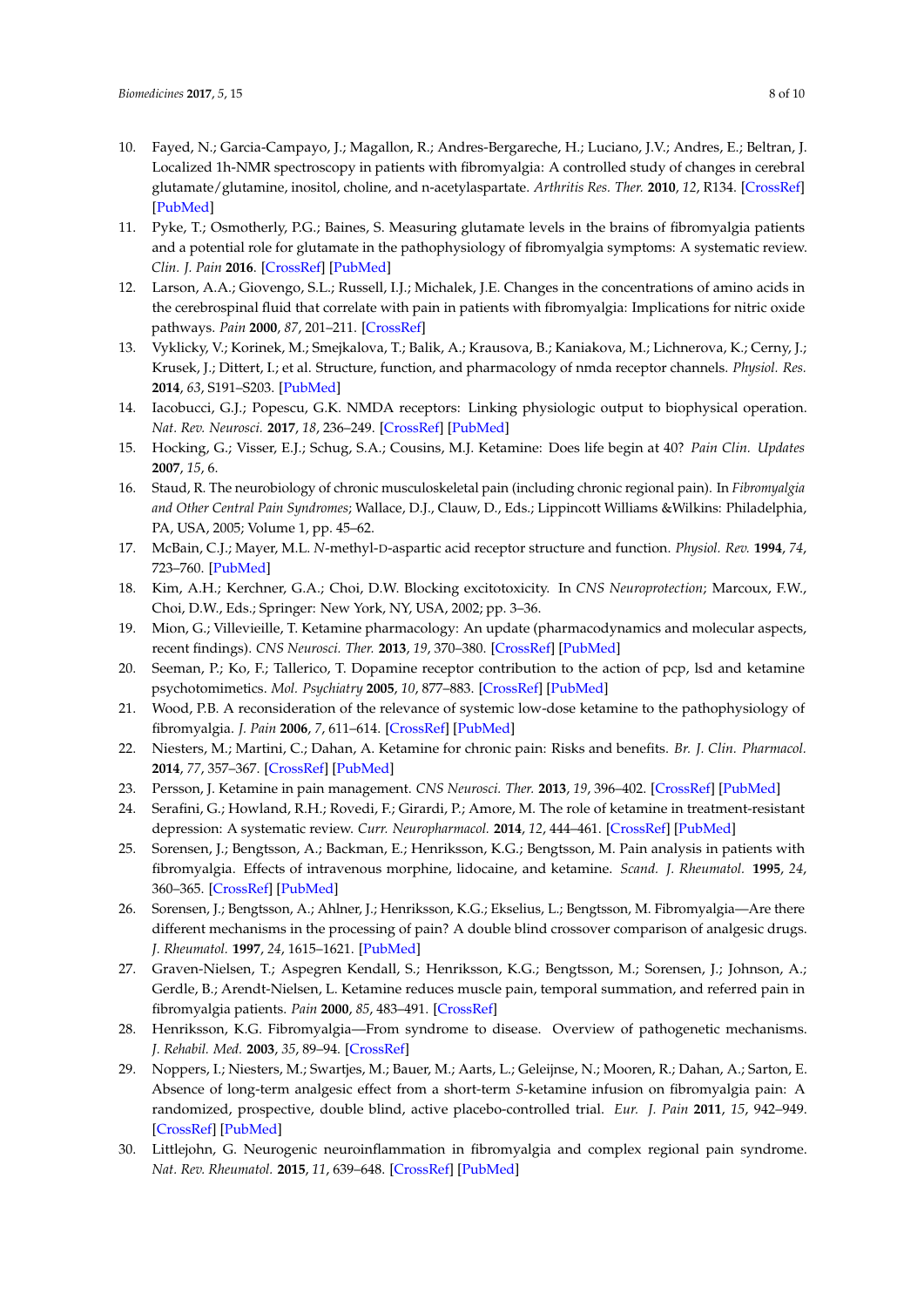- <span id="page-8-0"></span>31. Sigtermans, M.J.; van Hilten, J.J.; Bauer, M.C.; Arbous, M.S.; Marinus, J.; Sarton, E.Y.; Dahan, A. Ketamine produces effective and long-term pain relief in patients with complex regional pain syndrome type 1. *Pain* **2009**, *145*, 304–311. [\[CrossRef\]](http://dx.doi.org/10.1016/j.pain.2009.06.023) [\[PubMed\]](http://www.ncbi.nlm.nih.gov/pubmed/19604642)
- <span id="page-8-1"></span>32. Hanna, A.F.; Smith, A.G. Intravenous ketamine produces long-term pain relief in a patient with fibromyalgia. *Fibrom. Open Access* **2016**, *1*, 1–3.
- <span id="page-8-2"></span>33. Marchetti, F.; Coutaux, A.; Bellanger, A.; Magneux, C.; Bourgeois, P.; Mion, G. Efficacy and safety of oral ketamine for the relief of intractable chronic pain: A retrospective 5-year study of 51 patients. *Eur. J. Pain* **2015**, *19*, 984–993. [\[CrossRef\]](http://dx.doi.org/10.1002/ejp.624) [\[PubMed\]](http://www.ncbi.nlm.nih.gov/pubmed/25381898)
- <span id="page-8-3"></span>34. Cherry, D.A.; Plummer, J.L.; Gourlay, G.K.; Coates, K.R.; Odgers, C.L. Ketamine as an adjunct to morphine in the treatment of pain. *Pain* **1995**, *62*, 119–121. [\[CrossRef\]](http://dx.doi.org/10.1016/0304-3959(95)00010-P)
- <span id="page-8-4"></span>35. Blonk, M.I.; Koder, B.G.; van den Bemt, P.M.; Huygen, F.J. Use of oral ketamine in chronic pain management: A review. *Eur. J. Pain* **2010**, *14*, 466–472. [\[CrossRef\]](http://dx.doi.org/10.1016/j.ejpain.2009.09.005) [\[PubMed\]](http://www.ncbi.nlm.nih.gov/pubmed/19879174)
- <span id="page-8-5"></span>36. Li, J.H.; Vicknasingam, B.; Cheung, Y.W.; Zhou, W.; Nurhidayat, A.W.; Jarlais, D.C.; Schottenfeld, R. To use or not to use: An update on licit and illicit ketamine use. *Subst. Abuse Rehabil.* **2011**, *2*, 11–20. [\[CrossRef\]](http://dx.doi.org/10.2147/SAR.S15458) [\[PubMed\]](http://www.ncbi.nlm.nih.gov/pubmed/24474851)
- <span id="page-8-6"></span>37. Siu, A.; Drachtman, R. Dextromethorphan: A review of *N*-methyl-D-aspartate receptor antagonist in the management of pain. *CNS Drug Rev.* **2007**, *13*, 96–106. [\[CrossRef\]](http://dx.doi.org/10.1111/j.1527-3458.2007.00006.x) [\[PubMed\]](http://www.ncbi.nlm.nih.gov/pubmed/17461892)
- <span id="page-8-7"></span>38. Cohen, S.P.; Verdolin, M.H.; Chang, A.S.; Kurihara, C.; Morlando, B.J.; Mao, J. The intravenous ketamine test predicts subsequent response to an oral dextromethorphan treatment regimen in fibromyalgia patients. *J. Pain* **2006**, *7*, 391–398. [\[CrossRef\]](http://dx.doi.org/10.1016/j.jpain.2005.12.010) [\[PubMed\]](http://www.ncbi.nlm.nih.gov/pubmed/16750795)
- <span id="page-8-8"></span>39. Johnson, J.W.; Kotermanski, S.E. Mechanism of action of memantine. *Curr. Opin. Pharmacol.* **2006**, *6*, 61–67. [\[CrossRef\]](http://dx.doi.org/10.1016/j.coph.2005.09.007) [\[PubMed\]](http://www.ncbi.nlm.nih.gov/pubmed/16368266)
- <span id="page-8-9"></span>40. Olivan-Blazquez, B.; Herrera-Mercadal, P.; Puebla-Guedea, M.; Perez-Yus, M.C.; Andres, E.; Fayed, N.; Lopez-Del-Hoyo, Y.; Magallon, R.; Roca, M.; Garcia-Campayo, J. Efficacy of memantine in the treatment of fibromyalgia: A double-blind, randomised, controlled trial with 6-month follow-up. *Pain* **2014**, *155*, 2517–2525. [\[CrossRef\]](http://dx.doi.org/10.1016/j.pain.2014.09.004) [\[PubMed\]](http://www.ncbi.nlm.nih.gov/pubmed/25218600)
- <span id="page-8-10"></span>41. Sinis, N.; Birbaumer, N.; Gustin, S.; Schwarz, A.; Bredanger, S.; Becker, S.T.; Unertl, K.; Schaller, H.E.; Haerle, M. Memantine treatment of complex regional pain syndrome: A preliminary report of six cases. *Clin. J. Pain* **2007**, *23*, 237–243. [\[CrossRef\]](http://dx.doi.org/10.1097/AJP.0b013e31802f67a7) [\[PubMed\]](http://www.ncbi.nlm.nih.gov/pubmed/17314583)
- <span id="page-8-11"></span>42. Fayed, N.; Olivan-Blazquez, B.; Herrera-Mercadal, P.; Puebla-Guedea, M.; Perez-Yus, M.C.; Andres, E.; Lopez del Hoyo, Y.; Magallon, R.; Viguera, L.; Garcia-Campayo, J. Changes in metabolites after treatment with memantine in fibromyalgia. A double-blind randomized controlled trial with magnetic resonance spectroscopy with a 6-month follow-up. *CNS Neurosci. Ther.* **2014**, *20*, 999–1007. [\[CrossRef\]](http://dx.doi.org/10.1111/cns.12314) [\[PubMed\]](http://www.ncbi.nlm.nih.gov/pubmed/25230216)
- <span id="page-8-12"></span>43. Blanpied, T.A.; Clarke, R.J.; Johnson, J.W. Amantadine inhibits nmda receptors by accelerating channel closure during channel block. *J. Neurosci.* **2005**, *25*, 3312–3322. [\[CrossRef\]](http://dx.doi.org/10.1523/JNEUROSCI.4262-04.2005) [\[PubMed\]](http://www.ncbi.nlm.nih.gov/pubmed/15800186)
- <span id="page-8-13"></span>44. Pud, D.; Eisenberg, E.; Spitzer, A.; Adler, R.; Fried, G.; Yarnitsky, D. The nmda receptor antagonist amantadine reduces surgical neuropathic pain in cancer patients: A double blind, randomized, placebo controlled trial. *Pain* **1998**, *75*, 349–354. [\[CrossRef\]](http://dx.doi.org/10.1016/S0304-3959(98)00014-1)
- <span id="page-8-14"></span>45. Fredheim, O.M.; Moksnes, K.; Borchgrevink, P.C.; Kaasa, S.; Dale, O. Clinical pharmacology of methadone for pain. *Acta Anaesthesiol. Scand.* **2008**, *52*, 879–889. [\[CrossRef\]](http://dx.doi.org/10.1111/j.1399-6576.2008.01597.x) [\[PubMed\]](http://www.ncbi.nlm.nih.gov/pubmed/18331375)
- <span id="page-8-15"></span>46. Gagnon, B.; Almahrezi, A.; Schreier, G. Methadone in the treatment of neuropathic pain. *Pain Res. Manag.* **2003**, *8*, 149–154. [\[CrossRef\]](http://dx.doi.org/10.1155/2003/236718) [\[PubMed\]](http://www.ncbi.nlm.nih.gov/pubmed/14657982)
- <span id="page-8-16"></span>47. Littlejohn, G.O.; Guymer, E.K.; Ngian, G.S. Is there a role for opioids in the treatment of fibromyalgia? *Pain Manag.* **2016**, *6*, 347–355. [\[CrossRef\]](http://dx.doi.org/10.2217/pmt-2016-0012) [\[PubMed\]](http://www.ncbi.nlm.nih.gov/pubmed/27296831)
- <span id="page-8-17"></span>48. Keshavarz, M.; Showraki, A.; Emamghoreishi, M. Anticonvulsant effect of guaifenesin against pentylenetetrazol-induced seizure in mice. *Iran. J. Med. Sci.* **2013**, *38*, 116–121. [\[PubMed\]](http://www.ncbi.nlm.nih.gov/pubmed/23825891)
- <span id="page-8-18"></span>49. Bennett, R.M.; De Campo, P.; Clark, S.R. A randomized, prospective, 12 month study to compare the efficiacy of guaifenesin versus placebo in the management of fibromyalgia. *Arthritis Rheum.* **1996**, *39*, S212.
- <span id="page-8-19"></span>50. Golembiowska, K.; Dziubina, A. Involvement of adenosine in the effect of antidepressants on glutamate and aspartate release in the rat prefrontal cortex. *Naunyn-Schmiedeberg's Arch. Pharmacol.* **2001**, *363*, 663–670. [\[CrossRef\]](http://dx.doi.org/10.1007/s002100100421)